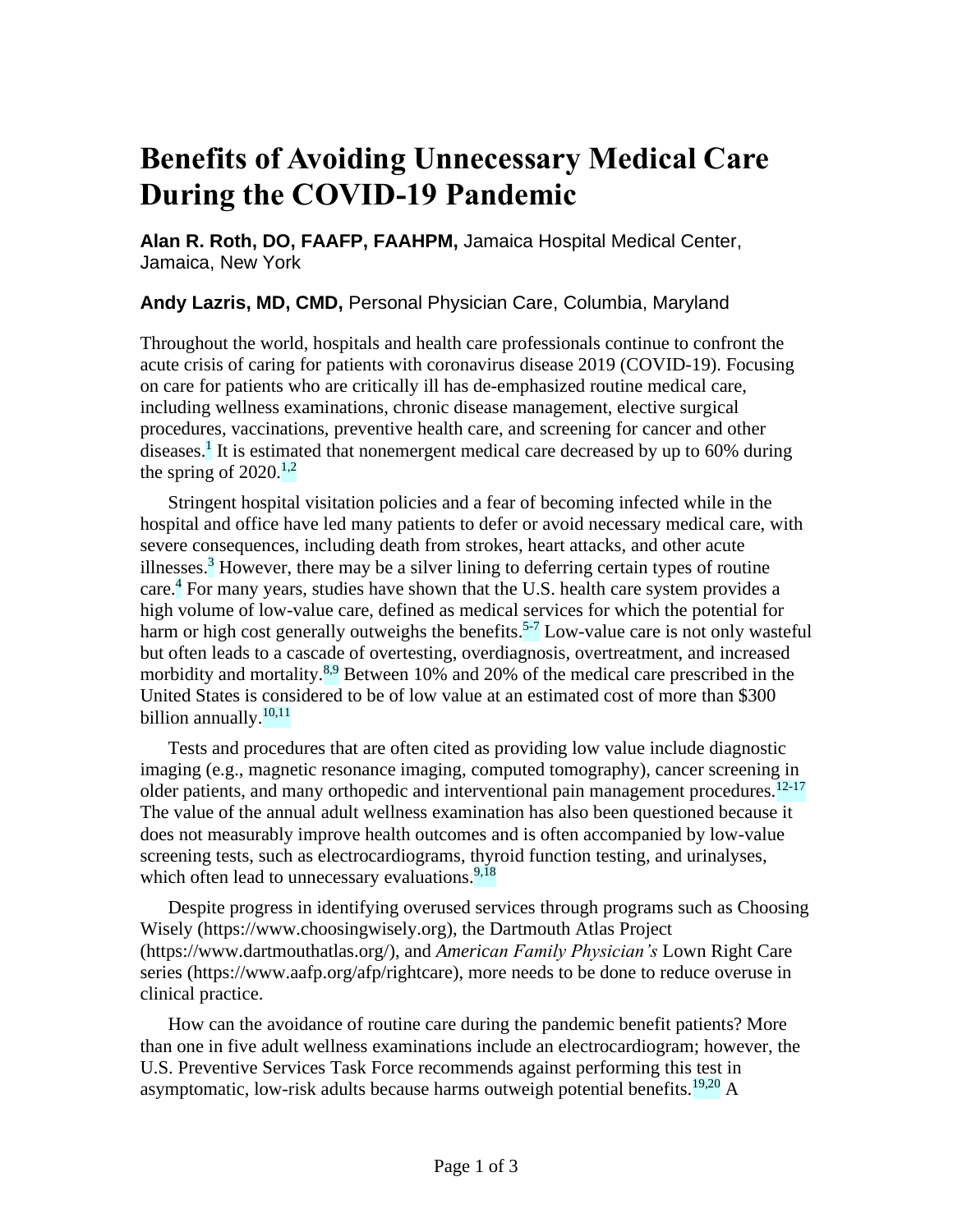decreased number of wellness examinations and nonemergency procedures during the pandemic has been associated with a 46% decrease in the number of patients receiving elective cardiac catheterizations.<sup>21</sup> Data show that invasive approaches to managing patients with stable coronary artery disease are no better than appropriate medical management; therefore, it is likely that effects from the COVID-19 pandemic helped reduce costs and procedural risks with similar or better clinical outcomes for many patients.<sup>22</sup>

The COVID-19 pandemic has caused significant disruptions to our health care system and our lives. It has highlighted and exacerbated health disparities, social injustice, and systemic racism in medicine. We need to learn from the pandemic. Some call the pandemic a natural experiment in our health care system; however, the pandemic has also provided an opportunity to evaluate what medical services are truly necessary and what patients can do without.<sup>4</sup> Family physicians need to provide patient-centered, evidencebased care that minimizes waste, overuse, and underuse. When most of the population has received an effective COVID-19 vaccine, the temptation to go back to normal will be difficult to resist, but the COVID-19 pandemic should encourage clinicians to stop providing ineffective services that hve not been demonstrated to improve patients' health.

**Address correspondence** to Alan R. Roth, DO, at aroth@jhmc.org. Reprints are not available from the authors.

**Author disclosure:** No relevant financial affiliations.

## **References**

1. Cox C, Amin K. How have health spending and utilization changed during the coronavirus pandemic? Peterson-KFF Health System Tracker. December 1, 2020. Accessed December 26, 2020. https://www.healthsystemtracker.org/chartcollection/how-have-healthcare-utilization-and-spending-changed-so-far-during-thecoronavirus-pandemic/#item-start

2. Mehrotra A, Chernew M, Linetsky D, et al. The impact of the COVID-19 pandemic on outpatient visits: practices are adapting to the new normal. The Commonwealth Fund. June 25, 2020. Accessed December 26, 2020.

[https://www.commonwealthfund.org/publications/2020/jun/impact-covid-19-pandemic](https://www.commonwealthfund.org/publications/2020/jun/impact-covid-19-pandemic-outpatient-visits-practices-adapting-new-normal)[outpatient-visits-practices-adapting-new-normal](https://www.commonwealthfund.org/publications/2020/jun/impact-covid-19-pandemic-outpatient-visits-practices-adapting-new-normal)

3. Baugh JJ, White BA, McEvoy D, et al. The cases not seen: patterns of emergency department visits and procedures in the era of COVID-19. *Am J Emerg Med*. 2020;S0735-6757(20)30964-5.

4. Oakes AH, Segal JB. The COVID-19 pandemic can help us understand low-value health care. Health Affairs. October 27, 2020. Accessed XXX XX, 2021. <https://www.healthaffairs.org/do/10.1377/hblog20201023.522078/full/>

5. Pandya A. Adding cost-effectiveness to define low-value care. *JAMA*. 2018;319(19):1977-1978. [Medline](https://pubmed.ncbi.nlm.nih.gov/29710341)

6. Schwartz AL, Landon BE, Elshaug AG, et al. Measuring low-value care in Medicare. *JAMA Intern Med*. 2014;174(7):1067-1076. [Medline](https://pubmed.ncbi.nlm.nih.gov/24819824)

7. Reid RO, Rabideau B, Sood N. Low-value health care services in a commercially insured population. *JAMA Intern Med*. 2016;176(10):1567-1571. [Medline](https://pubmed.ncbi.nlm.nih.gov/27571327)